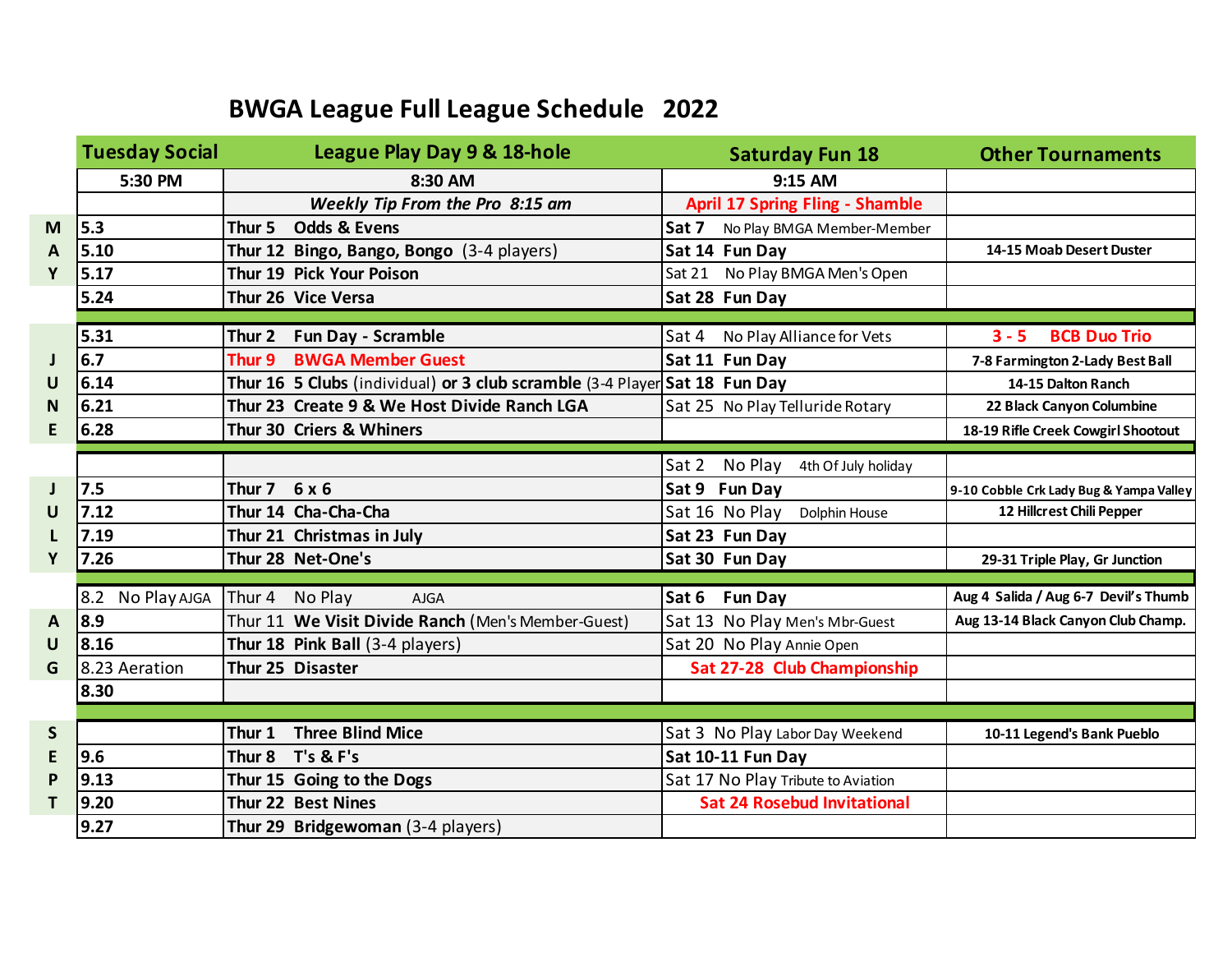## **Thursday Play Day Games 2022**

| <b>Month</b>  | Game to be played                                  | <b>Explanation of play</b>                                                                                                                                                                                                                                                                                                                                                                                                                                                    |
|---------------|----------------------------------------------------|-------------------------------------------------------------------------------------------------------------------------------------------------------------------------------------------------------------------------------------------------------------------------------------------------------------------------------------------------------------------------------------------------------------------------------------------------------------------------------|
| April 16      | Fun Day - Shamble (Saturday)                       |                                                                                                                                                                                                                                                                                                                                                                                                                                                                               |
| May 5         | <b>Odd &amp; Evens</b>                             | Odd holes gross; Even holes are net.                                                                                                                                                                                                                                                                                                                                                                                                                                          |
| <b>May 12</b> | Bingo, Bango, Bongo (3-4 players)                  | 3-4 players - Scoring well doesn't necessarily mean you win. On each hole,<br>points are awarded for three separate achievements. The first is given to the<br>player who gets on the green first. The second is awarded to the player who<br>is closest to the pin once all the balls are on the green, and the third is given<br>to the player who holes out first. The goal is to earn the most points during<br>the round. 54 total points.                               |
| <b>May 19</b> | <b>Pick your Poison</b>                            | Prior to play, pick 3 holes that you use for your net score                                                                                                                                                                                                                                                                                                                                                                                                                   |
| <b>May 26</b> | <b>Vice Versa</b>                                  | Pick best 5 front or 4 on the back deduct 1/2 of your handicap                                                                                                                                                                                                                                                                                                                                                                                                                |
| June 2        | <b>Fun Day</b>                                     | Scramble                                                                                                                                                                                                                                                                                                                                                                                                                                                                      |
| June 9        | <b>Member Guest</b>                                |                                                                                                                                                                                                                                                                                                                                                                                                                                                                               |
| June 16       | 5 clubs (individual) 3 club scramble (3-4 players) | individual picks 5 clubs; Scramble each person chooses 3 clubs to play 18<br>holes                                                                                                                                                                                                                                                                                                                                                                                            |
| June 23       | Create 9                                           | Choose 2 par 5's, 2 par 3's and 5 par 4's to create 9. Net score.                                                                                                                                                                                                                                                                                                                                                                                                             |
| June 30       | <b>Criers and Whiners</b>                          | Gross 18 hole score - Use handicap to determine mulligans 20 handicap (20<br>mulligans) - (Cannot redo twice)                                                                                                                                                                                                                                                                                                                                                                 |
| July 7        | 6 by 6 (get 6 putts and Drives redo)               | Redo 6 putts and 6 drives, not on same hole - no posting                                                                                                                                                                                                                                                                                                                                                                                                                      |
| July 14       | Cha-Cha-Cha (3-4 player)                           | All four players on the team play their ball throughout the game. But<br>scoring is based on a 3-hole rotation. On the first hole, the team score is<br>equal to the score of the player with the lowest score. On the second hole,<br>the team score is the combination of both of the lowest scores on the team.<br>On the third hole, the team score is the combination of the three lowest<br>scores on the team. Then the rotation starts over again on the fourth hole. |